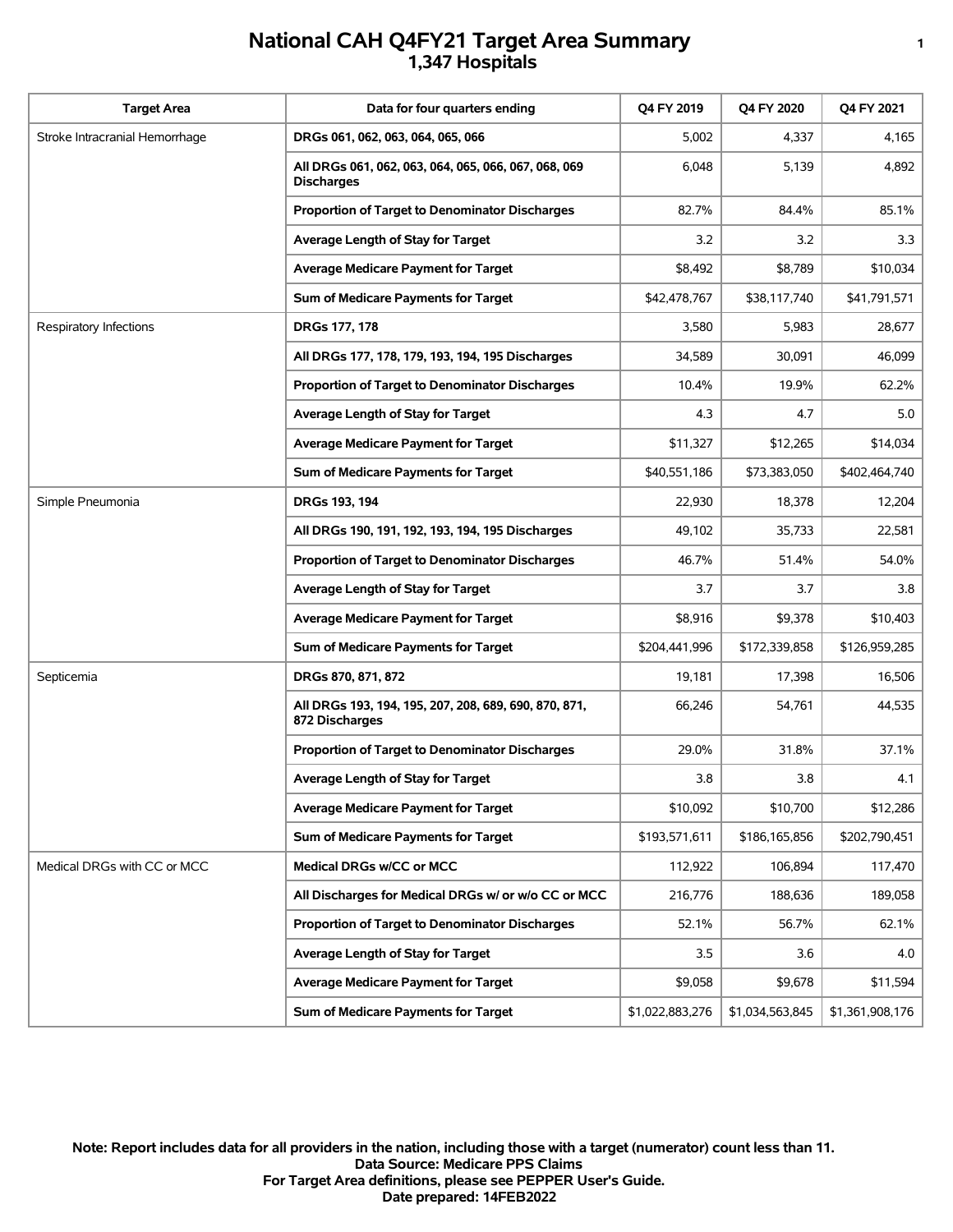## **National CAH Q4FY21 Target Area Summary <sup>2</sup> 1,347 Hospitals**

| <b>Target Area</b>                                          | Data for four quarters ending                                   | Q4 FY 2019    | Q4 FY 2020    | Q4 FY 2021    |
|-------------------------------------------------------------|-----------------------------------------------------------------|---------------|---------------|---------------|
| Surgical DRGs with CC or MCC                                | Surgical DRGs w/ CC or MCC                                      | 9,093         | 8,307         | 8,481         |
|                                                             | All Discharges for Surgical DRGs w/ or w/o CC or MCC            | 29,248        | 23,249        | 19,746        |
|                                                             | <b>Proportion of Target to Denominator Discharges</b>           | 31.1%         | 35.7%         | 43.0%         |
|                                                             | Average Length of Stay for Target                               | 5.2           | 5.2           | 5.6           |
|                                                             | <b>Average Medicare Payment for Target</b>                      | \$16,637      | \$17,551      | \$19,801      |
|                                                             | Sum of Medicare Payments for Target                             | \$151,283,996 | \$145,795,489 | \$167,932,031 |
| Single CC or MCC                                            | Discharges with one CC or MCC coded on the claim                | 73,932        | 67,068        | 70,847        |
|                                                             | All Discharges with one or more CC or MCC coded on<br>the claim | 121,996       | 115,043       | 123,916       |
|                                                             | Proportion of Target to Denominator Discharges                  | 60.6%         | 58.3%         | 57.2%         |
|                                                             | Average Length of Stay for Target                               | 3.5           | 3.5           | 3.9           |
|                                                             | <b>Average Medicare Payment for Target</b>                      | \$8,937       | \$9,506       | \$11,217      |
|                                                             | Sum of Medicare Payments for Target                             | \$660,738,832 | \$637,550,853 | \$794,723,365 |
| Chronic Obstructive Pulmonary Disease                       | DRGs 190, 191, 192                                              | 18,898        | 12,435        | 7,549         |
|                                                             | All medical DRGs in MDC 04 (DRGs 175-208) Discharges            | 68,617        | 54,916        | 64,996        |
|                                                             | Proportion of Target to Denominator Discharges                  | 27.5%         | 22.6%         | 11.6%         |
|                                                             | Average Length of Stay for Target                               | 3.2           | 3.3           | 3.3           |
|                                                             | Average Medicare Payment for Target                             | \$7,609       | \$7,878       | \$8,765       |
|                                                             | Sum of Medicare Payments for Target                             | \$143,786,376 | \$97,960,098  | \$66,166,331  |
| Three-Day Skilled Nursing Facility-Qualifying<br>Admissions | Three-Day Stays with Transfer to SNF                            | 29,361        | 22,092        | 17,069        |
|                                                             | All Discharges with Transfer to SNF                             | 72,966        | 58.346        | 53,099        |
|                                                             | <b>Proportion of Target to Denominator Discharges</b>           | 40.2%         | 37.9%         | 32.1%         |
|                                                             | Average Length of Stay for Target                               | 3.0           | 3.0           | 3.0           |
|                                                             | <b>Average Medicare Payment for Target</b>                      | \$7,380       | \$7,647       | \$8,157       |
|                                                             | Sum of Medicare Payments for Target                             | \$216,676,895 | \$168,927,000 | \$139,237,007 |
| Swing Bed Transfers                                         | Three- and Four-Day Stays Transferred to a Swing Bed            | 26,580        | 21,211        | 17,342        |
|                                                             | All Three- and Four-Day Stay Discharges                         | 118,210       | 94,525        | 84,980        |
|                                                             | Proportion of Target to Denominator Discharges                  | 22.5%         | 22.4%         | 20.4%         |
|                                                             | Average Length of Stay for Target                               | 3.4           | 3.4           | 3.4           |
|                                                             | <b>Average Medicare Payment for Target</b>                      | \$7,638       | \$8,048       | \$8,747       |
|                                                             | Sum of Medicare Payments for Target                             | \$203,030,797 | \$170,697,602 | \$151,697,228 |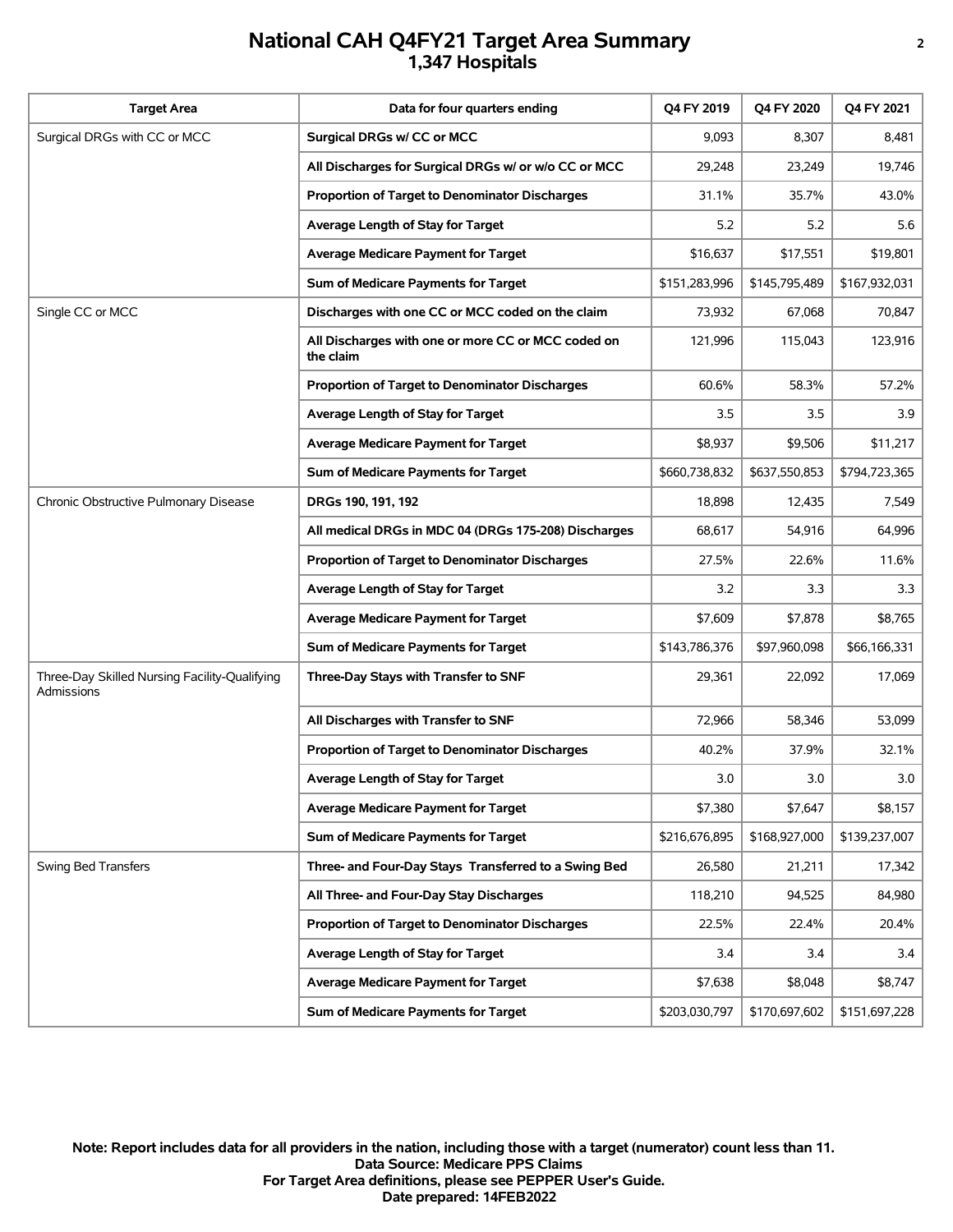## **National CAH Q4FY21 Target Area Summary <sup>3</sup> 1,347 Hospitals**

| <b>Target Area</b>                                   | Data for four quarters ending                                           | Q4 FY 2019    | O4 FY 2020    | Q4 FY 2021    |
|------------------------------------------------------|-------------------------------------------------------------------------|---------------|---------------|---------------|
| 30-Day Readmissions to Same Hospital or<br>Elsewhere | Thirty-Day Readmissions to same or elsewhere excl dc<br>status 02,82,07 | 36,551        | 30,134        | 30,111        |
|                                                      | All Discharges excl dc status 02,82,07,20                               | 245,723       | 203,248       | 195,656       |
|                                                      | Proportion of Target to Denominator Discharges                          | 14.9%         | 14.8%         | 15.4%         |
|                                                      | Average Length of Stay for Target                                       | 3.6           | 3.6           | 3.9           |
|                                                      | <b>Average Medicare Payment for Target</b>                              | \$9,310       | \$9,898       | \$11,455      |
|                                                      | Sum of Medicare Payments for Target                                     | \$340,277,758 | \$298,277,646 | \$344,928,762 |
| 30-Day Readmissions to Same Hospital                 | Thirty-Day Readmissions to same hospital excl dc status<br>02,82,07     | 17,994        | 14,659        | 14,842        |
|                                                      | All Discharges excl dc status 02,82,07,20                               | 245,723       | 203,248       | 195,656       |
|                                                      | <b>Proportion of Target to Denominator Discharges</b>                   | 7.3%          | 7.2%          | 7.6%          |
|                                                      | Average Length of Stay for Target                                       | 3.7           | 3.7           | 3.9           |
|                                                      | <b>Average Medicare Payment for Target</b>                              | \$9,637       | \$10,294      | \$11,763      |
|                                                      | Sum of Medicare Payments for Target                                     | \$173,410,910 | \$150,894,939 | \$174,587,488 |
| Two-Day Stays for Medical DRGs                       | Two-Day Stays for Medical DRGs excl dc status 02,82,07,<br>20, OSC 72   | 45,990        | 38,306        | 36,602        |
|                                                      | All Medical DRG disch excl dc status 02,82,07,20 OSC 72                 | 215,170       | 178,647       | 175,093       |
|                                                      | Proportion of Target to Denominator Discharges                          | 21.4%         | 21.4%         | 20.9%         |
|                                                      | Average Length of Stay for Target                                       | 2.0           | 2.0           | 2.0           |
|                                                      | <b>Average Medicare Payment for Target</b>                              | \$4,799       | \$5,034       | \$5,445       |
|                                                      | Sum of Medicare Payments for Target                                     | \$220,685,767 | \$192,825,933 | \$199,302,754 |
| Two-Day Stays for Surgical DRGs                      | Two-Day Stays for Surgical DRGs excl dc status<br>02,82,07,20 OSC 72    | 6,473         | 4,953         | 3,838         |
|                                                      | All Surgical DRG disch excl dc status 02,82,07,20 OSC 72                | 30,553        | 24,601        | 20,413        |
|                                                      | Proportion of Target to Denominator Discharges                          | 21.2%         | 20.1%         | 18.8%         |
|                                                      | Average Length of Stay for Target                                       | 2.0           | 2.0           | 2.0           |
|                                                      | <b>Average Medicare Payment for Target</b>                              | \$6,924       | \$7,235       | \$7,655       |
|                                                      | Sum of Medicare Payments for Target                                     | \$44,819,716  | \$35,835,874  | \$29,380,171  |
| One-Day Stays for Medical DRGs                       | One-Day Stays for Medical DRGs excl dc status<br>02,82,07,20, OSC 72    | 26,157        | 22,565        | 21,881        |
|                                                      | All Medical DRG disch excl dc status 02,82,07,20 OSC 72                 | 215,170       | 178,647       | 175,093       |
|                                                      | Proportion of Target to Denominator Discharges                          | 12.2%         | 12.6%         | 12.5%         |
|                                                      | Average Length of Stay for Target                                       | 1.0           | 1.0           | 1.0           |
|                                                      | <b>Average Medicare Payment for Target</b>                              | \$2,033       | \$2,110       | \$2,292       |
|                                                      | Sum of Medicare Payments for Target                                     | \$53,189,557  | \$47,619,394  | \$50,145,789  |

**Date prepared: 14FEB2022 For Target Area definitions, please see PEPPER User's Guide. Data Source: Medicare PPS Claims Note: Report includes data for all providers in the nation, including those with a target (numerator) count less than 11.**